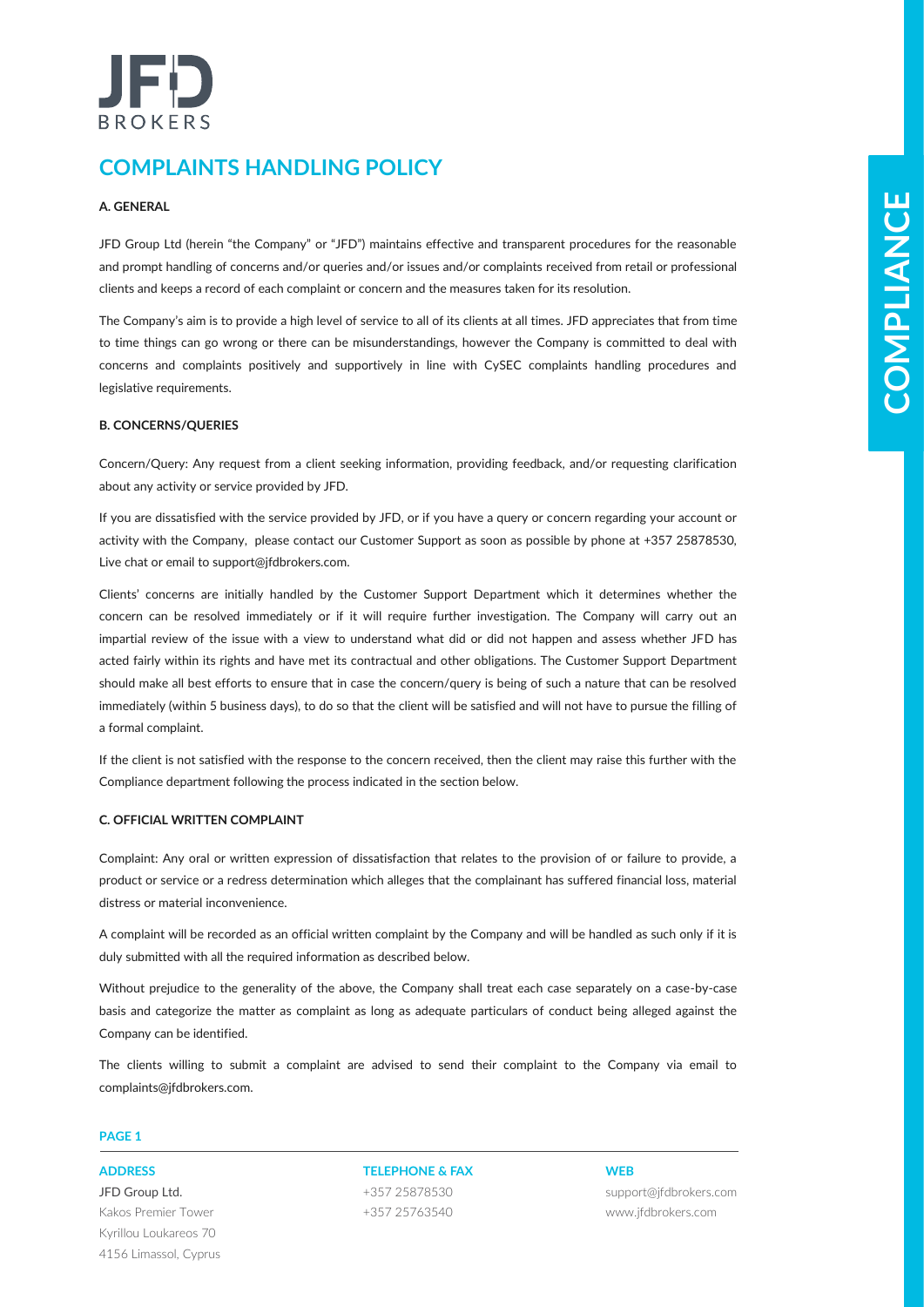

A complaint must include amongst other the client's name, surname and account number, date and time that the issue arose and a precise description of the issue.

Upon receiving the complaint, the Company must register the complaint directly to an internal register, giving it a unique reference number. The employee receiving the complaint confirms within 5 days the receiving of the complaint and communicates to the client the unique reference number of his complaint to use for all future contact with the Company, the Financial Ombudsman or CySEC.

The following details should be obtained and recorded:

- The events leading to the complaint should be examined and assessed based on the information provided by the client.
- The identification particulars of any client having made a complaint.
- The service provided by the Company and related to the complaint.
- The employee responsible for the provision of those services.
- The department where the employee belongs.
- Date of receipt and registration of complaint.
- Content of the complaint.
- The magnitude of the damage claimed by the client.
- Reference of any correspondent exchanged between the Company and the client.

Upon completion of the investigation, a response is prepared by the Compliance Department, brought to Senior Management's attention and Senior Management gives the final approval for the formal response to the client and the actions and measures to be taken.

Licenseia of the complete the Company control and the locaustic filled the sign is a change into the company control and the company of the company of the company of the company of the company of the company of the compan The Company shall provide a response to the complainant within two months from the date the complaint was received. If the Company is unable to respond within two months, it informs the complainant of the reasons for the delay and indicates when the Company's investigation is likely to be completed. If needed, during the investigation of the complaint, the Company informs the Complainant of the handling process of his complaint. According to applicable regulatory obligations, the Company has an additional month to resolve a Complaint, if it is unable to resolve a Complaint within two (2) months(i.e. a Final Response should be issued within maximum three (3) months from the day of the Complaint).

### **D. NEXT STEPS**

In addition, if the Client remains dissatisfied with the final response of the Company or in case of no final response within the three (3) months' time-frame, the Client is entitled to take his complaint to the Financial Ombudsman of Cyprus or alternatively submit his complaint to CySEC.

### **PAGE 2**

JFD Group Ltd. Kakos Premier Tower Kyrillou Loukareos 70 4156 Limassol, Cyprus

# **ADDRESS TELEPHONE & FAX WEB** +357 25878530 +357 25763540

support@jfdbrokers.com www.jfdbrokers.com